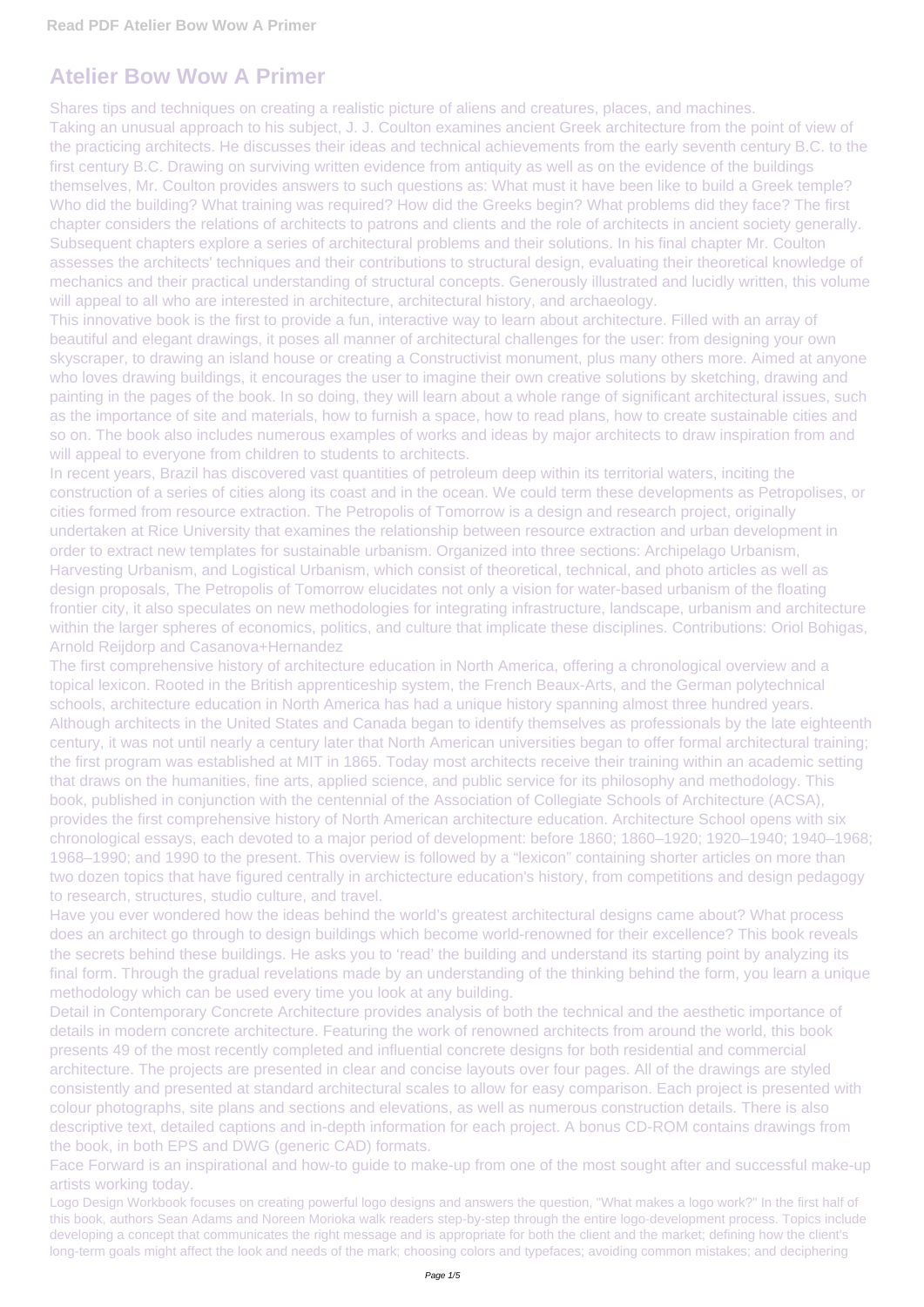## **Read PDF Atelier Bow Wow A Primer**

why some logos are successful whereas others are not. The second half of the book comprises in-depth case studies on logos designed for various industries. Each case study explores the design brief, the relationship with the client, the time frame, and the results. This book offers a thorough lexical description of an English for Specific Purposes (ESP) variety, English for Architecture, by means of a selfmade corpus. As other knowledge communities, Architecture practitioners have a distinctive discourse and a linguistic identity of their own. Both are conveyed through specific linguistic realizations, and are of considerable interest in the field of ESP. The corpus used was designed for the purpose of describing and analyzing the main lexical features of Architecture Discourse from three different perspectives: word-formation, loanword neology and semantic neology, which are the three main foundations of lexis. In order to analyze all materials a database of almost three thousand entries was produced, including a description and classification of every word from the corpus considered relevant for the analysis. Thanks to this methodology the lexical character of Architecture language is ultimately revealed in connection with the linguistic identity of its practitioners.

Michelle Phan has believed in makeup since the first time she was allowed to try eyeliner. When she looked in the mirror and saw a transformed version of herself looking back, she fell in love with the sense of confidence that makeup could give her. Ever since she posted her first makeup tutorial on YouTube, she has dedicated herself to inspire millions by using makeup as a tool for transformation and self expression. Now, Michelle has compiled all of her best wisdom into Make Up: Your Life Guide to Beauty, Style, and Success—Online and Off. From creating a gorgeous smoky eye to understanding contouring to developing an online persona, Michelle has advice to help you transform every facet of your life. Make Up is packed with Michelle's trademark beauty and style tutorials, stories and pictures from her own life, and advice on the topics she is asked about most, including etiquette, career, entrepreneurship, and creativity. From the everyday (such as how to get glowing skin) to the big picture (such as how to turn your passion into a profession), Make Up is a practical and empowering resource to help anyone put their best face forward.

In recent years, many countries all over Europe have witnessed a demand for a more direct form of democracy, ranging from improved clarity of information to being directly involved in decision-making procedures. Increasingly, governments are putting citizen participation at the centre of their policy objectives, striving for more transparency, to engage and empower local individuals and communities to collaborate on public projects and to encourage self-organization. This book explores the role of participatory design in keeping these participatory processes public. It addresses four specific lines of enquiry: how can the use and/or development of technologies and social media help to diversify, to coproduce, to interrupt and to document democratic design experiments? Aimed at researchers and academics in the fields of urban planning and participatory design, this book includes contributions from a range of experts across Europe including the UK, Belgium, the Netherlands, Italy, Denmark, Austria, Spain, France, Romania, Hungary and Finland.

Strategies for Landscape Representation discusses a variety of digital and analogue production techniques for the representation of landscape at multiple scales. Careful consideration is required to represent time, and to ensure accuracy of representation and evaluation in the landscape. Written as a guide for making appropriate selection of a wide variety of visualisation tools for students and built environment professionals with an interest in landscape, the book charts emerging technologies and historical contexts whilst also being relevant to landscape legislation such as Building Information Modelling (BIM) and Landscape Assessment. This book is an innovation-driven text that encourages readers to make connections between software, technology and analogue modes. The management, choice and combination of such modes can arguably narrow the unknown of landscape character, address the issues of representing time and change in landscape and engage and represent communities' perceptions and experience of landscape. Showcasing international examples from landscape architecture, planning, urban design and architecture, artists, visualisers, geographers, scientists and model makers, the vitality of making and intrinsic value of representational work in these processes and sites is evidenced. An accompanying companion website provides access to original source files and tutorials totalling over a hundred hours in mapping and GIS, diagrams and notation, photomontage, 3D modelling and 3D printing.

You always aim to achieve that moment of insight that leads to ingenuity and novelty in your design, but sometimes it remains elusive. This book presents a variety of techniques for mapping and making hands-on design/build projects, and relates this work to real architecture. It helps you to learn new ways of seeing and making that will enhance your creative design process and enable you to experience moments that lead to ingenuity in design. Each of the book's two parts, "Seeing" and "Making," is organized according to technique, which ranges from quantitative analysis and abstraction to pattern and scale, to provide you with a framework for mapping and hands-on exercises. Interviews with architects Yoshiharu Tsukamoto (Atelier Bow-Wow) and Jesse Reiser and Nanako Umemoto (Reiser + Umemoto) give you perspective on using these exercises in practice.

"Offers an intense scholarly experience in its comprehensiveness, its variety of voices and its formal organization... the editors took a risk, experimented and have delivered a much-needed resource that upends the status-quo." - Architectural Histories, journal of the European Architectural History Network "Architectural theory interweaves interdisciplinary understandings with different practices, intentions and ways of knowing. This handbook provides a lucid and comprehensive introduction to this challenging and shifting terrain, and will be of great interest to students, academics and practitioners alike." - Professor Iain Borden, UCL Bartlett School of Architecture "In this collection, architectural theory expands outward to interact with adjacent discourses such as sustainability, conservation, spatial practices, virtual technologies, and more. We have in The Handbook of Architectural Theory an example of the extreme generosity of architectural theory. It is a volume that designers and scholars of many stripes will welcome." - K. Michael Hays, Eliot Noyes Professor of Architectural Theory, Harvard University The SAGE Handbook of Architectural Theory documents and builds upon the most innovative developments in architectural theory over the last two decades. Bringing into dialogue a range of geographically, institutionally and historically competing

positions, it examines and explores parallel debates in related fields. The book is divided into eight sections: Power/Difference/Embodiment Aesthetics/Pleasure/Excess Nation/World/Spectacle History/Memory/Tradition Design/Production/Practice Science/Technology/Virtuality Nature/Ecology/Sustainability City/Metropolis/Territory. Creating openings for future lines of inquiry and establishing the basis for new directions for education, research and practice, the book is organized around specific case studies to provide a critical, interpretive and speculative enquiry into the relevant debates in architectural theory.

It historicizes the contemporary discussion of urbanism, highlighting the local and global breadth of the city landscape. This interdisciplinary collection examines how the city develops in the interactions of space and imagination. The essays focus on issues such as street design in Vienna, the motion picture industry in Los Angeles, architecture in Marseilles and Algiers, and the kaleidoscopic paradox of post-apartheid Johannesburg. They explore the nature of spatial politics, examining the disparate worlds of eighteenth-century Baghdad, nineteenth-century Morelia. They also show the meaning of everyday spaces to urban life, illuminating issues such as crime in metropolitan London, youth culture in Dakar, "memory projects" in Tokyo, and Bombay cinema.

This book is a collection of urban research and architectural projects by award-winning architects Nigel Bertram / NMBW Architecture Studio, using observation as a design tool and design as an observational method. Through this process, a position on the making of architecture and on the role of architecture within the wider urban environment is established; embracing the full messy reality of the present, finding delight in the everyday and developing sensitivity to a range of found environments. By taking pre-existing conditions seriously, each project, architectural or analytical, large or small,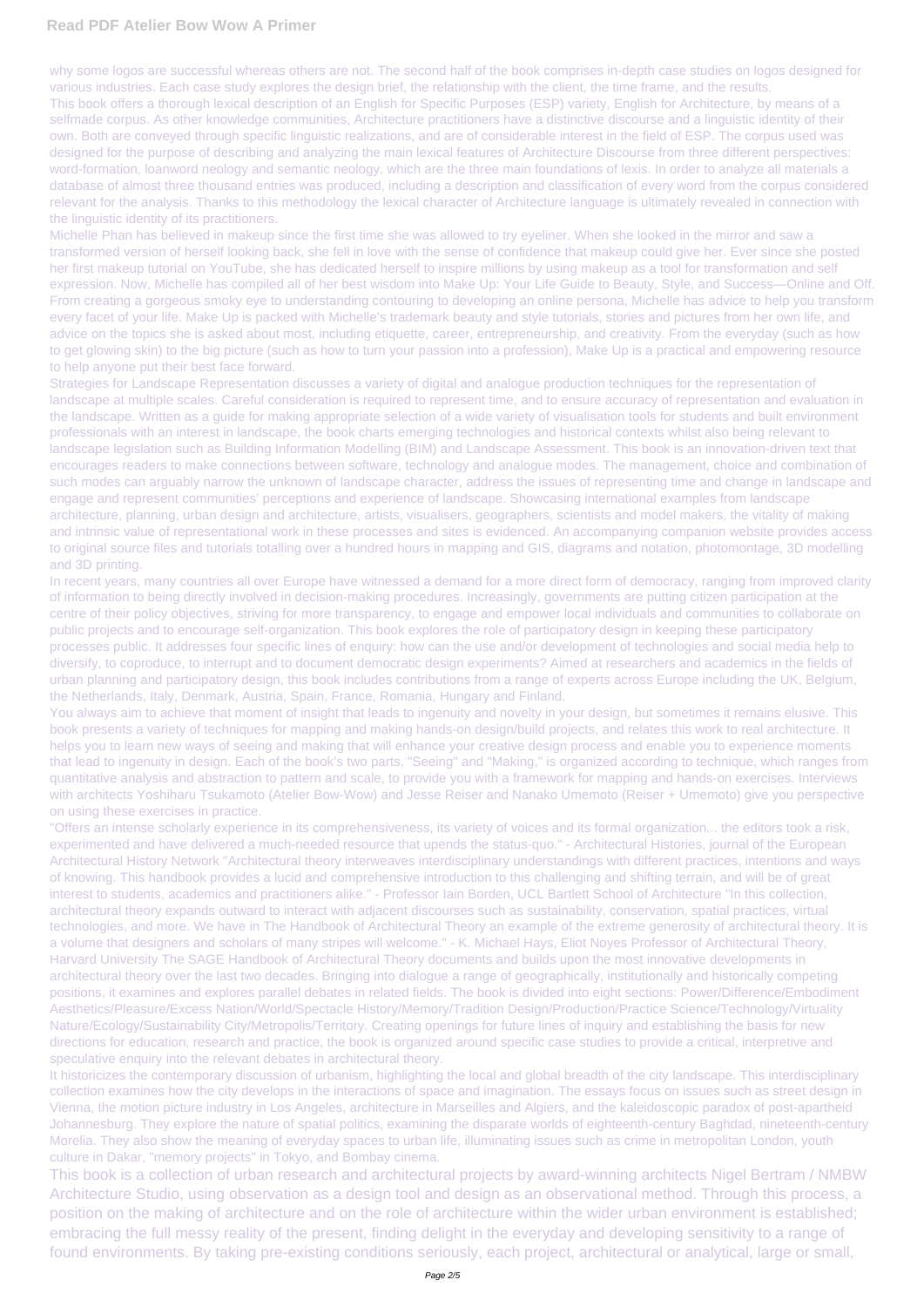becomes understood as the strategic renovation of a continuing state.

Der Umgang mit Dingen und materiellen Strukturen gehört seit jeher zu den zentralen Erfahrungen ästhetischer Produktion. Zugleich eröffnen digitale Verfahren und ökologische Paradigmen aktuell neue Perspektiven. Die Beiträger\*innen des Bandes untersuchen, wie Begegnungen mit dem Materiellen in Architektur, Kunst und Gestaltung theoretisch beschrieben, historisch verankert und empirisch-soziologisch analysiert werden können. Inwieweit lassen sich diese Begegnungen als sinnkonstituierende bzw. sinnliche fassen? Welche Formen des Wahrnehmens oder Erfahrens werden praktiziert bzw. angestrebt? Und wie verbindet sich das Materielle mit Konzeptionen des Sozialen? Fractal analysis is a method for measuring, analysing and comparing the formal or geometric properties of complex objects. In this book it is used to investigate eighty-five buildings that have been designed by some of the twentiethcentury's most respected and celebrated architects. Including designs by Le Corbusier, Eileen Gray, Frank Lloyd Wright, Robert Venturi, Frank Gehry, Peter Eisenman, Richard Meier and Kazuyo Sejima amongst others, this book uses mathematics to analyse arguments and theories about some of the world's most famous designs. Starting with 625 reconstructed architectural plans and elevations, and including more than 200 specially prepared views of famous buildings, this book presents the results of the largest mathematical study ever undertaken into architectural design and the largest single application of fractal analysis presented in any field. The data derived from this study is used to test three overarching hypotheses about social, stylistic and personal trends in design, along with five celebrated arguments about twentieth-century architecture. Through this process the book offers a unique mathematical insight into the history and theory of design.

#1 Amazon Best Seller — Welcome to the farm! The Cut Flower Garden: Erin Benzakein is a florist-farmer, leader in the locaflor farm-to-centerpiece movement, and owner of internationally renowned Floret Flower Farm in Washington's lush Skagit Valley. A stunning flower book: This beautiful guide to growing, harvesting, and arranging gorgeous blooms yearround provides readers with vital tools to nurture a stunning flower garden and use their blossoms to create showstopping arrangements. Floret Farm's Cut Flower Garden: Cut Flower Garden is equal parts instruction and inspiration—a book overflowing with lush photography of magnificent flowers and breathtaking arrangements organized by season. Find inspiration in this lush flower book: Irresistible photos of Erin's flower farm that showcase exquisite blooms Tips for growing in a variety of spaces and climates Step-by-step instructions for lavish garlands, airy centerpieces, and romantic floral décor for every season If you liked Paris in Bloom, you'll love Floret Farm's Cut Flower Garden. Atelier Bow-Wow is counted among the most diverse architecture firms of today. The firm boasts over 40 residential houses, public buildings and numerous installations to its name, in addition to a substantial body of urban design studies and theoretical essays.This major first-time publication unifies Atelier Bow-Wow's architectural and theoretical work and places it critically in its context. In a chronological order all projects from 1994–2012 are documented by texts, sketches, plans and images, followed by a photographic essay by photographer Lena Amuat.Atelier Bow-Wow (Yoshiharu Tsukamoto and Momoyo Kaijima) is part of a generation of architects that took the recession in early 1990s Japan as an opportunity to develop a new design practice in response to changed planning and social conditions.The firm's first studies focused on anonymous Tokyo buildings and highlighted the ways in which they met the requirements of residents and visitors whilst also complying with infrastructure and planning regulations.Published on the occasion of the exhibition at ETH Zurich (Institute for the History and Theory of Architecture), 28 February – 18 April 2013. In an era of brash, expensive, provocative new buildings, a prominent critic argues that emotions—such as hope, power, sex, and our changing relationship to the idea of home—are the most powerful force behind architecture, yesterday and (especially) today. We are living in the most dramatic period in architectural history in more than half a century: a time when cityscapes are being redrawn on a yearly basis, architects are testing the very idea of what a building is, and whole cities are being invented overnight in exotic locales or here in the United States. Now, in a bold and wide-ranging new work, Rowan Moore—former director of the Architecture Foundation, now the architecture critic for The Observer—explores the reasons behind these changes in our built environment, and how they in turn are changing the way we live in the world. Taking as his starting point dramatic examples such as the High Line in New York City and the outrageous island experiment of Dubai, Moore then reaches far and wide: back in time to explore the Covent Garden brothels of eighteenthcentury London and the fetishistic minimalism of Adolf Loos; across the world to assess a software magnate's grandiose

mansion in Atlanta and Daniel Libeskind's failed design for the World Trade Center site; and finally to the deeply

naturalistic work of Lina Bo Bardi, whom he celebrates as the most underrated architect of the modern era. Face to Face, the follow-up to Scott Barnes's bestselling beauty primer, About Face, is the everyday style guide for every woman. Scott helps change up the usual go-to makeup routine with techniques for getting the perfect look during every transition of the day. What's a sleek, work appropriate face for the boardroom and client meetings? How do you take your work face up one notch for a dinner out? And what does it take to wow the all-night crowd and create your own red carpet glam? Scott shows readers with a variety of looks for all types and complexions. Step-by-step instructions make application simple and photos show before and after shots of just what is possible with some makeup magic brought to you by the relied-on makeup artist of Kim Kardashian, Jennifer Lopez, and more. "Reyner Banham's special skill was to take objects that we otherwise might take for granted and to open our eyes and minds to their visual and cultural associates. Unlike many historians he had an 'eye' and this came through in his writings. He was also a popularizer—ahead of his time. These perspectives are every bit as relevant now as they were in the past."—Sir Norman Foster, Foster Associates "Banham's stubborn insistence on the proper terms by which to measure the contemporary predicament reveals the depth and the breadth of his contribution to architectural history and theory. The modern, for Banham and for us, simply refuses to go away."—Anthony Vidler, author of The Architectural Uncanny Architects Jesse Reiser and Nanako Umemoto have been generating some of the most provocative thinking in the field for nearly twenty Page 3/5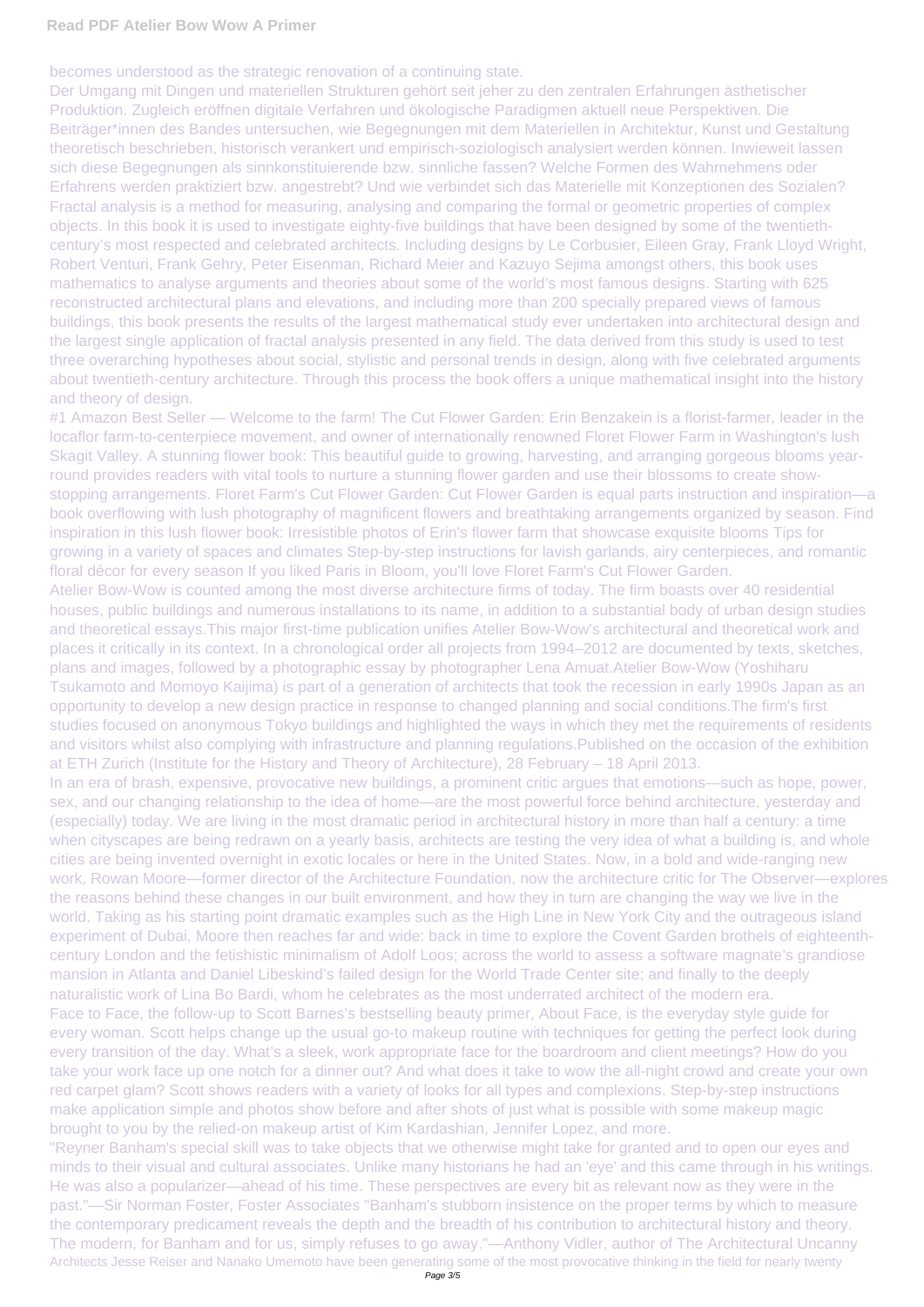## **Read PDF Atelier Bow Wow A Primer**

years. With Atlas of Novel Tectonics, Reiser+Umemoto hone in on the many facets of architecture and illuminate their theories with great thought and simplicity. The Atlas is organized as an accumulation of short chapters that address the workings of matter and force, material science, the lessons of art and architectural history, and the influence of architecture on culture (and vice versa). Reiser+Umemoto see architectural design as a series of problem situations, and each chapter is an argument devoted to a specific condition or case. Influenced by a wide range of fields and phenomenaBrillat-Savarin's classic The Physiology of Taste is one of their primary modelsthe authors provide a cross-section of thinking and inspiration. The result is both an elucidation of the concepts that guide Reiser+Umemoto through their own design process and a series of meditations on topics that have formed their own sense as architects. Atlas of Novel Tectonics offers an entirely fresh perspective on subjects that are generally taken for granted, and does so with a welcome punch and energy. DIVLearning a new discipline is similar to learning a new language; in order to master the foundation of architecture, you must first master the basic building blocks of its language – the definitions, function, and usage. Language of Architecture provides students and professional architects with the basic elements of architectural design, divided into twenty-six easy-to-comprehend chapters. This visual reference includes an introductory, historical view of the elements, as well as an overview of how these elements can and have been used across

multiple design disciplines./divDIV /divDIVWhether you're new to the field or have been an architect for years, you'll want to flip through the pages of this book throughout your career and use it as the go-to reference for inspiration, ideas, and reminders of how a strong knowledge of the basics allows for meaningful, memorable, and beautiful fashions that extend beyond trends./divDIV /divDIVThis comprehensive learning tool is the one book you'll want as a staple in your library./divDIV /div

For the past forty years Thom Mayne and his firm, Morphosis, have been engaged with projects that exist in the hybrid space between architecture and urban planning. Against this backdrop, Thom Mayne's new book Combinatory Urbanism: The Complex Behavior of Collective Form (Stray Dog Café, 2011) surveys 12 urban projects that range in scale from a 16-acre proposal for rebuilding the World Trade Center site after the 2001 terrorist attacks to a 52 thousand-acre redevelopment proposal for Post-Katrina New Orleans. This book and the proposals found within, posit an alternative to traditional end-state planning solutions, while attempting to not only illuminate but also explicate Mayne's own work and critical processes. Combinatory Urbanism represents a departure from previous Morphosis publications. Both a manifesto on urbanism and a comprehensive presentation of Morphosis urban design projects, many of which have never before been published; this book fills a void in the world of architectural and urban design publications.

The Visible Origin of Architecture: "I asked architects to send me important images that show the basis of their work. Images that are in their head when they think. Images that show the origin of their architecture. In this book we find 44 individual 'musees imaginaires'. The most unique architects living today each present up to 10 images to explain the autobiographical roots of their oeuvre. The images are explanations, metaphors, foundations, memories and intentions. They are poetic and philosophical avowals. They reveal a personal perspective on thoughts. They show the roots of architecture and expectations concerning projects. Conscious and unconscious. This book has the format of a reader. As little as possible is said. The images are small, legible and interpretable as icons. As individual collections, they present a personal view of an individual world, while as a whole they provide a universal view of the perceptible origin of contemporary architecture." Valerio Olgiati The images submitted to Olgiati are personal, confidential and poetic revelations of the deeper foundations on which the architects' projects are based. The collection acts as a kind of depth gauge of contemporary world architecture. The list comprises the 44 most unique architects living today: David Adjaye, Francisco Aires Mateus, Manuel Aires Mateus, Alejandro Aravena, Ben van Berkel, Mario Botta, Alberto Campo Baeza, Adam Caruso, Peter St John, David Chipperfield, Preston Scott Cohen, Hermann Czech, Roger Diener, Peter Eisenman, Sou Fujimoto, Anton Garcia-Abril, Go Hasegawa, Jacques Herzog, Pierre de Meuron, Steven Holl, Anne Holtrop, Junya Ishigami, Arata Isozaki, Toyo Ito, Bijoy Jain (Studio Mumbai), Momoyo Kaijima, Yoshiharu Tsukamoto (Atelier Bow-Wow), Christian Kerez, Hans Kollhoff, Winy Maas (MVRDV), Peter Markli, Jurgen Mayer H., Richard Meier, Glenn Murcutt, Ryue Nishizawa, Valerio Olgiati, John Pawson, Cecilia Puga, Smiljan Radic, Richard Rogers, Kazuyo Sejima, Jonathan Sergison, Stephen Bates, Miroslav ik, Alvaro Siza Vieira, Eduardo Souto de Moura, Robert Venturi, Denise Scott Brown, Peter Wilson (Bolles + Wilson), Peter Zumthor."

'Ulysses' is a novel by Irish writer James Joyce. It was first serialised in parts in the American journal 'The Little Review' from March 1918 to December 1920, and then published in its entirety by Sylvia Beach in February 1922, in Paris. 'Ulysses' has survived bowdlerization, legal action and bitter controversy. Capturing a single day in the life of Dubliner Leopold Bloom, his friends Buck Mulligan and Stephen Dedalus, his wife Molly, and a scintillating cast of supporting characters, Joyce pushes Celtic lyricism and vulgarity to splendid extremes. An undisputed modernist classic, its ceaseless verbal inventiveness and astonishingly wide-ranging allusions confirm its standing as an imperishable monument to the human condition. It takes readers into the inner realms of human consciousness using the interior monologue style that came to be called stream of consciousness. In addition to this psychological characteristic, it gives a realistic portrait of the life of ordinary people living in Dublin, Ireland, on June 16, 1904. The novel was the subject of a famous obscenity trial in 1933, but was found by a U.S. district court in New York to be a work of art. The furor over the novel made Joyce a celebrity. In the long run, the work placed him at the forefront of the modern period of the early 1900s when literary works, primarily in the first two decades, explored interior lives and subjective reality in a new idiom, attempting to probe the human psyche in order to understand the human condition. This richly-allusive novel, revolutionary in its modernistic experimentalism, was hailed as a work of genius by W.B. Yeats, T.S. Eliot and Ernest Hemingway. Scandalously frank, wittily erudite, mercurially eloquent, resourcefully comic and generously humane, 'Ulysses' offers the reader a lifechanging experience. Publisher : General Press

As climate change and extreme weather events increasingly threaten traditional landscapes and livelihoods of entire communities the need to study its impact on human migration and population displacement has never been greater. The Atlas of Environmental Migration is the first

illustrated publication mapping this complex phenomenon. It clarifies terminology and concepts, draws a typology of migration related to environment and climate change, describes the multiple factors at play, explains the challenges, and highlights the opportunities related to this phenomenon. Through elaborate maps, diagrams, illustrations, case studies from all over the world based on the most updated international research findings, the Atlas guides the reader from the roots of environmental migration through to governance. In addition to the primary audience of students and scholars of environment studies, climate change, geography and migration it will also be of interest to researchers and students in politics, economics and international relations departments.

The Mud Whale has finally reached the shores of Amonlogia, but it quickly becomes clear that Sir Rochalízo wasn't entirely up-front when he said the people of the Mud Whale would all be welcome. His father the duke has placed harsh conditions on their citizenship, and they have only three days to agree...or face the consequences! -- VIZ Media

Much of feminist architectural scholarship focuses on the enormous task of instating women's experience of space into spatial praxis. Hypersexual City: The Provocation of Soft-Core Urbanism suggests this attention to women's invisibility in sociocultural space has overlooked the complex ways in which women already occupy space, albeit mostly as an image or object to be consumed, even purchased. It examines the occupation of urban space through the mediated representation of women's hypersexualized bodies. A complex transaction proliferates in the commercial urban space of cities; this book seeks to address the cause and consequence of the increasing dominance of gendered representation. It uses architectural case studies and analysis to make visible the sexual politics of architecture and urbanism and, in doing so, reveal the ways that heterosexist culture shapes the spaces, behaviour and relationships formed in neoliberal cities. Hypersexual City announces how examining urbanism that operates through, and is framed by, sexual culture can demonstrate that architecture does not